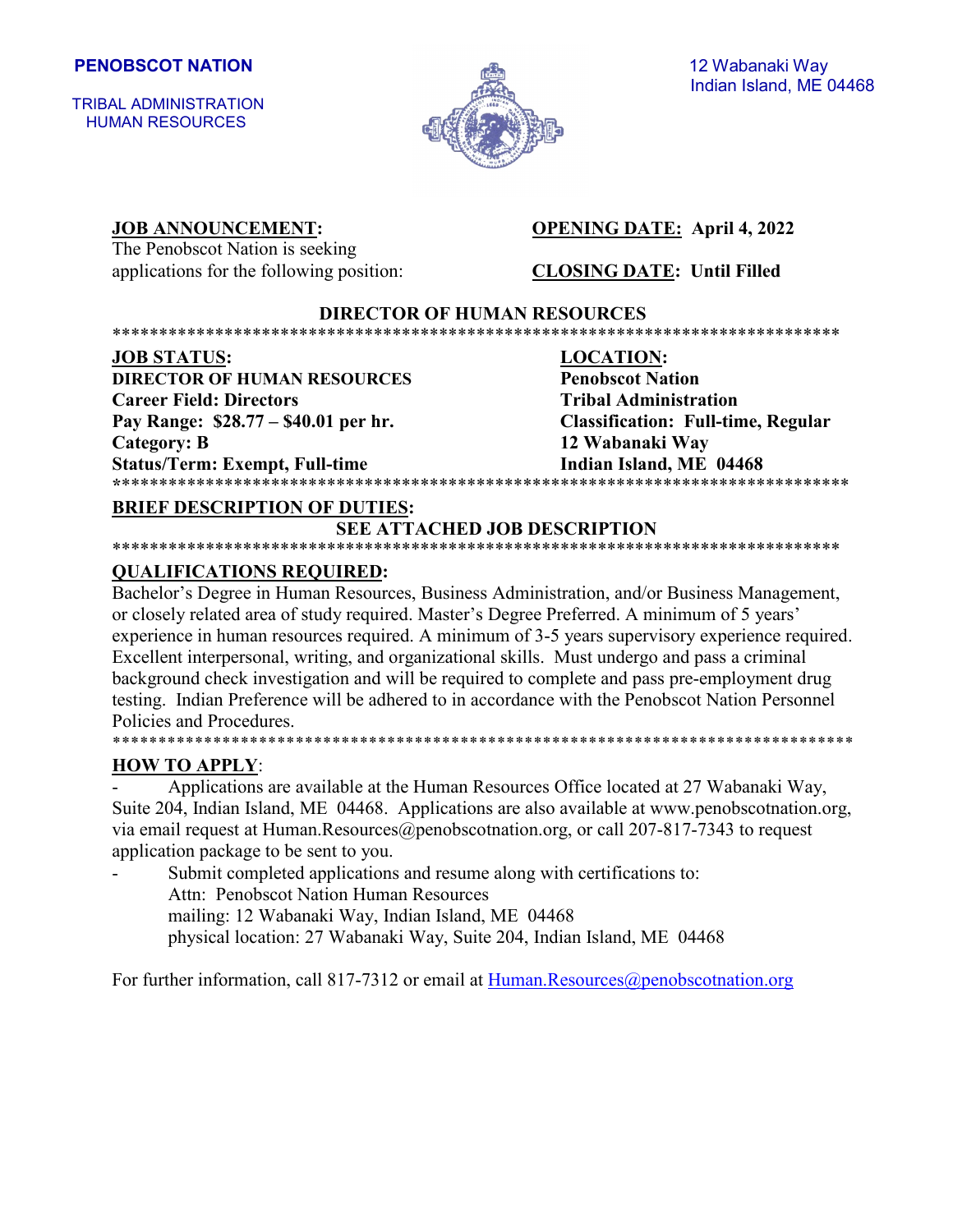## **JOB DESCRIPTION**

**POSITION TITLE:** Director of Human Resources

**DEPARTMENT:** Tribal Administration

**RESPONSIBLE TO:** Tribal Chief and Tribal Council

**SUPERVISOR:** Tribal Chief

**RATE OF PAY/CATEGORY:** Director B / (\$28.77 - \$40.01 per hr.)

**STATUS/TERM:** Exempt, Full-time

### *JOB SUMMARY:*

The Director of Human Resources is responsible for overseeing the Human Resources Department and supervising staff. This position is responsible for planning, directing, and coordinating human resources activities, policies and programs, such as formulating policies relating to the personnel administration of the Penobscot Nation including employee recruitment, selection, training, development, retention, promotion, compensation, benefits, labor relations, and occupational safety.

### *JOB RESPONSIBILITIES:*

1. Plans, directs and performs employment activities related with such functions as developing sources of qualified applicants, conducting screening interviews, reference checking, evaluating qualifications, selection, transfers, promotions, and terminations.

2. Analyze compensation policies in order to establish rates designed to attract, retain and motivate employees. Recommend compensation adjustments, and/or special programs related to finding.

3. Directs development and application of procedures for job analysis, job descriptions, evaluations, and job classifications.

4. Identifies and determines cause of personnel problems. Develops and presents recommendation for improvement of policies and/or practices in order to obtain the highest possible effectiveness of employee talent and capacity.

5. Verifies adherence to company policies by monitoring implementation of policies concerning wages, hours, and working conditions.

6. Manage employee benefit programs. Analyze data concerning prevailing practices among similar companies and/or occupations to establish a competitive benefit program. Advise employees of available coverages and assists them with claim processing.

7. Develops and implements safety programs to prevent or correct unsafe acts or conditions. Investigates accidents and administers workers compensation programs.

8. Organizes employee training and development programs and organizes social activities.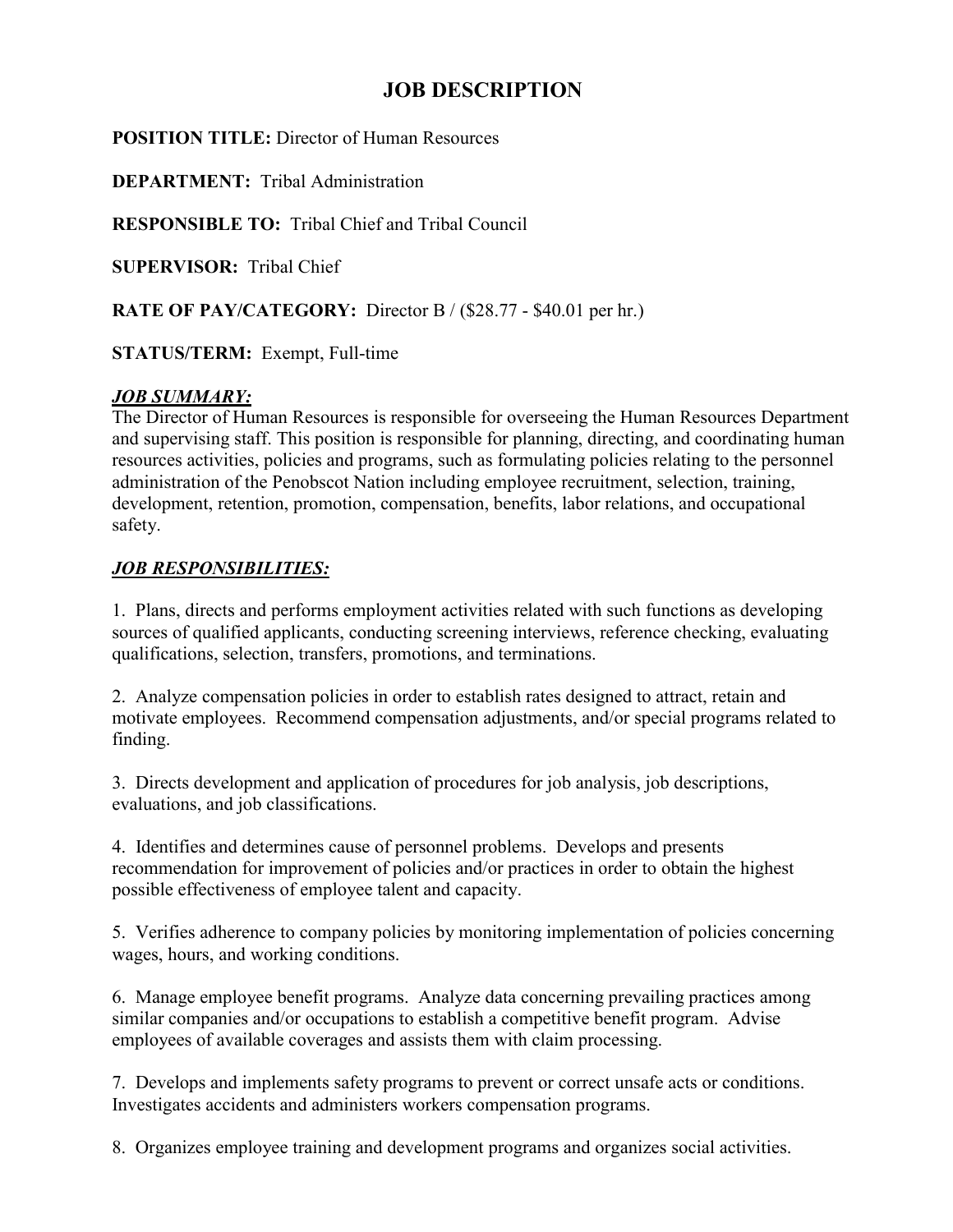9. Responsible for employment and personnel record keeping procedures, as well as related statistical and reporting systems.

10. Ensure compensation and benefit packages are in adherence to federal/state/tribal regulations.

11. Responsible for oversight of the Human Resources Department, and all Human Resources staff.

12. Responsible for Penobscot Nation employee retirement plans.

13. Responsible for monthly updates of Personnel Administration to Tribal Chief and Tribal Council.

14. Responsible for preforming all federal background checks on employees, including fingerprinting.

15. Maintain strictest confidentiality.

16. Interacts harmoniously and effectively with others, focusing upon the attainment of Penobscot Nation goals and objectives through a commitment to teamwork.

17. Conforms to acceptable attendance/punctuality standards as expressed in the Employee Handbook.

18. Other related duties as assigned.

*KNOWLEDGE/SKILLS/EXPERIENCE REQUIREMENTS***:** (education required/preferred, skills required/preferred, years of experience required/preferred)

Bachelor's Degree in Human Resources, Business Administration, and/or Business Management, or closely related area of study required. Master's Degree Preferred. A minimum of 5 years' experience in human resources required. A minimum of 3-5 years supervisory experience required. Excellent interpersonal, writing, and organizational skills. This person must also successfully undergo an SBI Investigation. Native American Preference will be adhered to in accordance with the Penobscot Nation Personnel Policies and Procedures.

*LICENSES/CERTIFICATES/REGISTRATIONS***:** (driver's license, professional licensing/certification)

*PHYSICAL DEMANDS/CONDITIONS/REQUIREMENTS:* (physical requirements of position, job environment/conditions)

While performing the duties of this job, the employee is frequently required to sit and talk or hear. The employee isrequired to stand, walk, kneel, bend, crouch, reach overhead, grasp, push, and pull, use hands to finger, handle, or operate objects, controls, or equipment. The employee must be able to work at a computer terminal for extended periods of time. The employee may occasionally lift and/or move up to 50 pounds. Work is performed most frequently in a busy office setting.